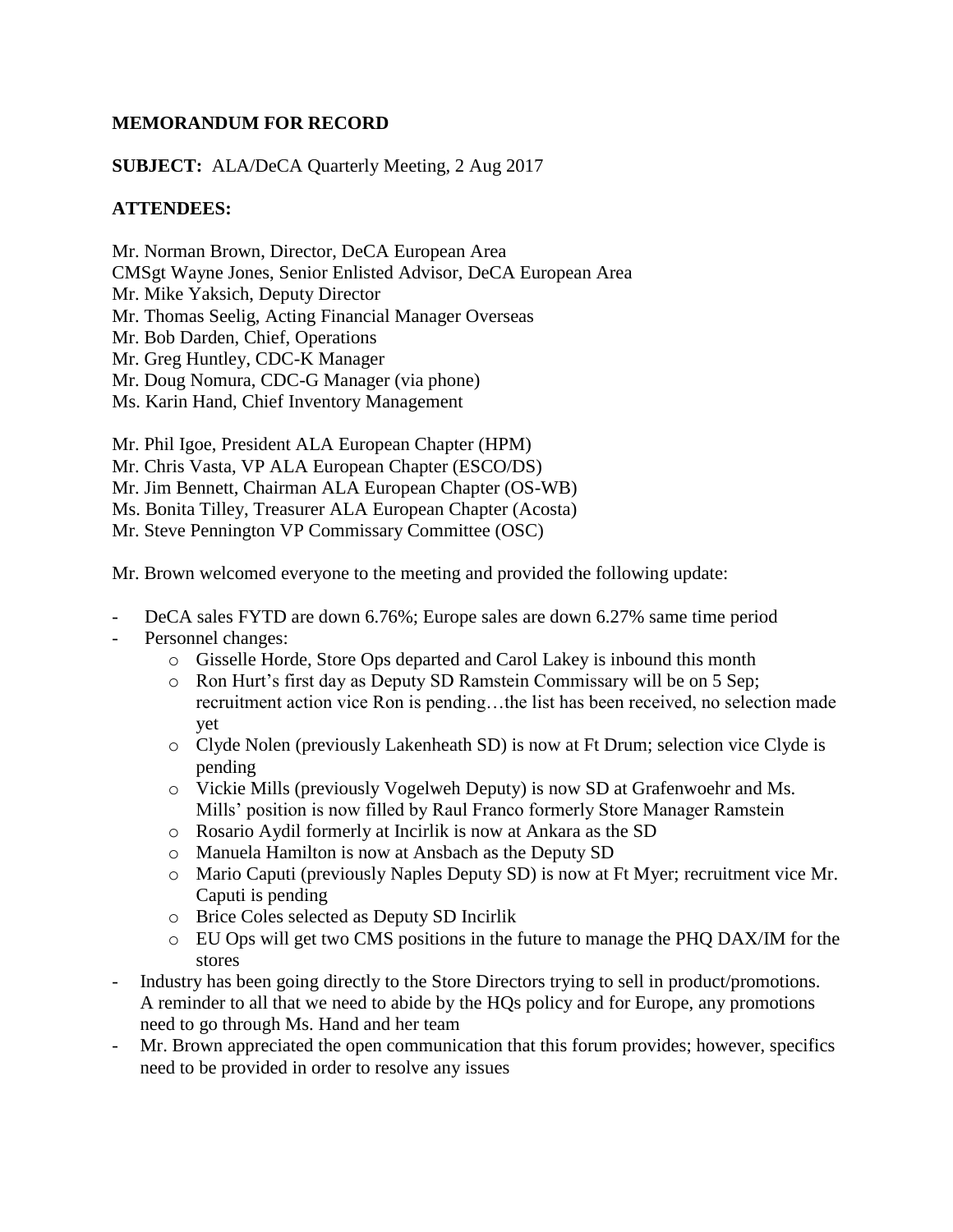- Mr. Brown and Chief Jones recently visited Lajes Commissary and Lisbon NEXMart and provided a presentation with photos of the two locations
	- o Lisbon NEXMart carries approximately 5,000 line items; 4,000 are DeCA. The only issues they have are with close-dated cookies
	- o Lajes Commissary is currently about 25% of their previous footprint; and will be smaller in size than the Garmisch Commissary. In the future, the space will be utilized jointly with AAFES and the Force Support Squadron.

Questions provided by Industry:

EBS and pricing process implementation in Europe. This includes promotional vcm process for price changes at the stores and at the CDC's. Implementation progress of CPI and Power HQ

Ms. Frey provided a detailed overview of the pricing during the last meeting held in April. However, a brief review was provided – OCONUS stores are receiving price changes on the 1<sup>st</sup> and 16<sup>th</sup> of each month; VCMs are completed for Powerbuys/LEs at the CDCs and at store-level for Manager Specials…no change; an email is sent to store personnel to manually change prices at the front end for Powerbuys as the automated system is not yet functional. The same process applies for shelf stock protection on OTBs as for PBs. Ms. Frey's staff has been capturing the CPI margin since April; they are tracking UPCs, units sold, cost, etc, rolled up each month, by store. The CPI items are identified in the Store Portal (PHQ) as priority pricing. Store Portal is now active in CONUS, but delayed for OCONUS. Variable pricing is still being tested at certain CONUS locations and is different than CPI. Industry asked if Store Portal includes signage for the stores and EU Ops will check. A reminder for the brokers that VCMs (buyback) are at cost and not at retail

We are not part of the CPI negotiation process, and therefore do not have the details of the agreements. There may be some pricing agreements in place which supersede the price posted on the promotional packages. Should you notice anything that may not be correct, request you let us know so the VCMs can be adjusted accordingly

Promotions in Europe: Europe missed some promotional display period opportunities this year because DeCA released the package so late. My question is why didn't Europe simply postpone their promotional package (instead of skipping the offers)?

There is one DeCA worldwide promotional package released for specific display periods and we will not deviate. The lateness of the packages has been addressed by Mr. Brown, Ms. Frey, and Ms. Hand and elevated up the chain. Mr. Carey also addressed this issue during the last senior staff meeting at HQs. Europe has missed two promotional periods and PAC has missed three so far this year. Ms. Hand has provided Industry with listings of phased and excess items which can be offered during the two missed promo periods; however, coordination needs to take place with Ms. Hand. Stores will also utilize their OTBs and shippers in the respective display areas of the store.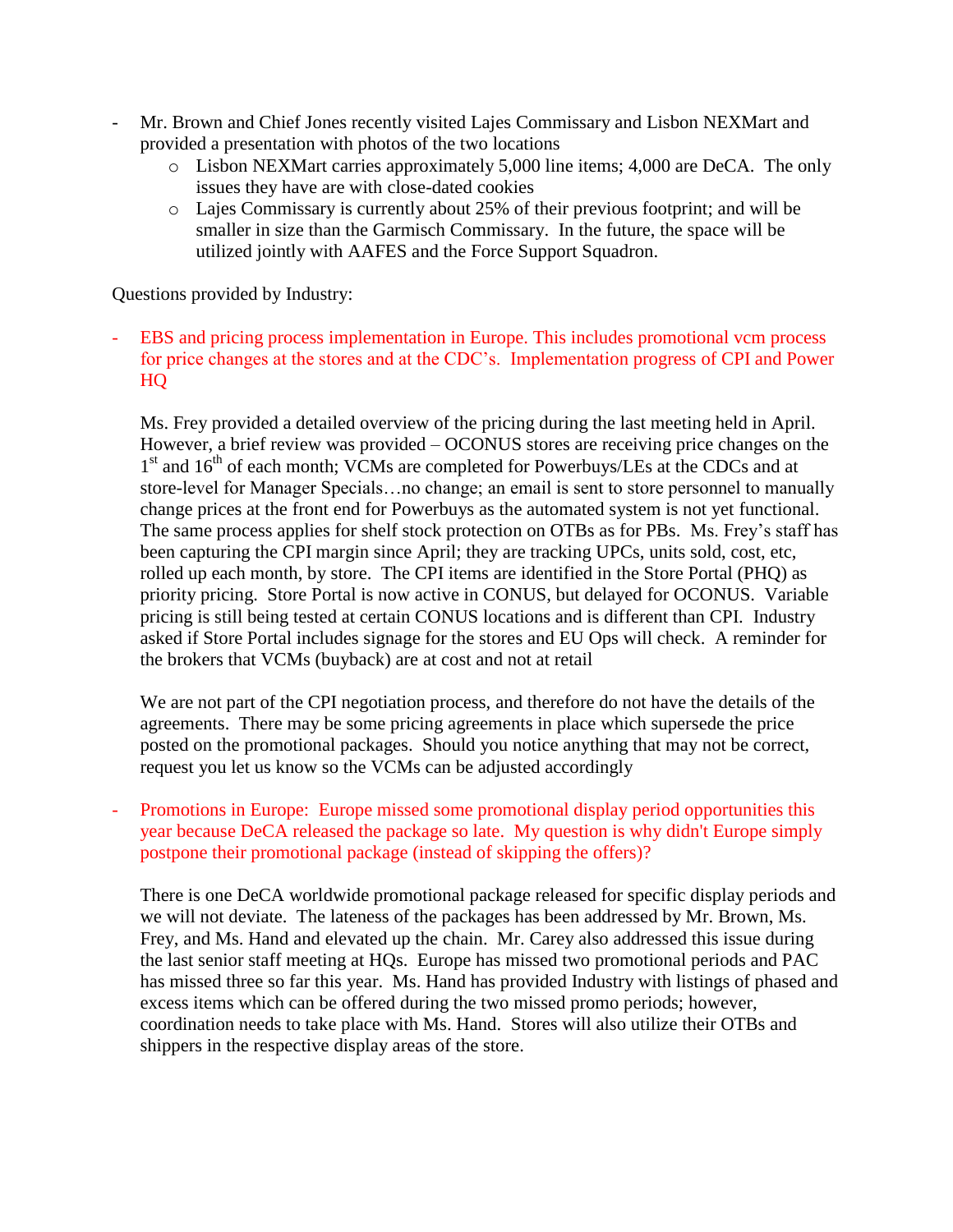- Stores are still having us pull down other company displays and now asking us to stock the items to the shelves or box up other company items. Can all vendor stockers box up their own items and store workers stock the shelves? Can an email be sent to the stores on the correct procedures and industry gets a copy of it

Industry will let Mr. Yaksich know which specific stores they are having issues with; one store mentioned was Vogelweh but there are others as well. Again, a problem cannot be fixed if specific information is not provided.

The importance of the BOH/DUE IN REPORT. Lately we've been experiencing problems with receiving them, and with changes to the report such as Com Codes, and StdCodes (Store Class). Will this very necessary EXCEL spread sheet continue to be provided?

The reports are a courtesy and will continue to be provided on Monday and Thursday. There have been challenges with the IT security systems and patches that caused issues with the program/data being transmitted, and also have been causing problems with the wireless at CDC-K (DeCA Guest Log In). In addition, the office is currently short staffed and Industry's patience is requested. The information is also available via hard copy from each respective Inventory Manager if needed

- POG process for Europe. Stateside POGs do not work because they do not reflect Europe market share and distribution is not the same. Will there be a solution to this? Sometimes POG's for Europe are not on the website but we know they have been done. If they are pending could we not route requests through you to check. If a Europe POG is older than, do we / can we use the CONUS POG adjusted to Europe. Can you advise what we are to do with POG's on Freeze and Chill? Will numbers be made available to the ALA so we can make up a POG? With visits from principle we brokers want to ensure they have their fair share. However no one wants to do things twice so we wish to work to DeCA guidance to ensure we do them as well as possible

As POGs are updated, HQs requests coordination from the EU Category Managers/Overseas Product Specialists to update any EU POGs. Currently priority is given to complete the CPI POGs; those are updated and a copy provided to Industry as they are released to the stores. If there is no EU POG, then the HQs POG should be used as a guide. Once Galleria is implemented, POGs will be store-specific.

The CPI POG resets are to be completed by store personnel; Industry's support is appreciated, but not mandatory. Apparently there are some store personnel requesting that Industry reset these sections and Mr. Yaksich will need to know who is asking so it can be addressed (it was noted that one store was Grafenwoehr with the energy drinks section). Mr. Igoe said that the sections which have been reset look good and that they are willing to assist, but need to be notified in a timely manner. Mr. Darden is also tracking the stores to ensure the resets are completed and photos posted to the HQs Sharepoint. There will not be any CPI resets during the holiday period (Nov/Dec) and will start again after the first of the year. There are approximately 110 CPI categories to date, of which 62 are currently in negotiation.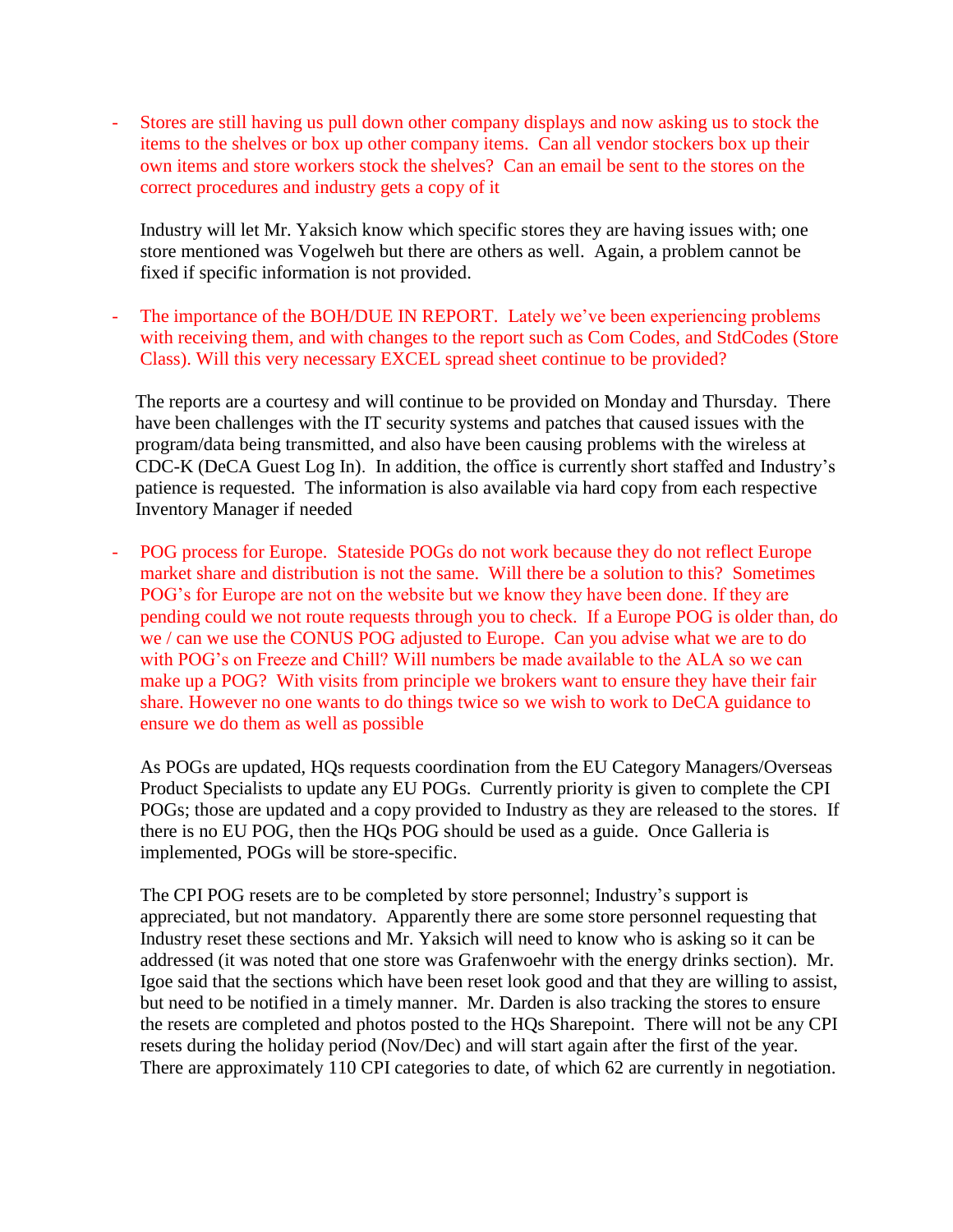#### - Resets: Are there any Complete Store Resets planned for the near future in Europe?

No. A request has been sent to HQs to have Vilseck and Wiesbaden added to the reset schedule for calendar year 2017. An entire shelving replacement is planned for Vilseck and the contractor has already performed a site visit to submit a proposal for the shelving replacement but until the set is part of the HQs schedule, we are in a holding pattern. If not added to this year's schedule, the above stores will be resubmitted for calendar year 2018.

## Are there any planned New Stores or Store Closures planned for Europe?

A new Stuttgart Commissary is planned for the "out years," to be located at Panzer Kaserne. The new commissary is projected to open in 2020 and it will become the only store in Stuttgart with the stores at Robinson Barracks, Kelley Barracks, current Panzer store and Patch programmed to close. The store is planned to be located adjacent to the PX shopping complex at Panzer, and is currently at 35% design. There is also a new store programmed for Croughton with an expected opening in late 2020. The Alconbury Commissary will close as the installation's mission is being shifted to Croughton. The move of the Schinnen Commissary to Brunssum is programmed for an opening sometime in 2019

Mr. Vasta asked about the Sembach Commissary and if there are any plans to re-open the store. No one is aware of any plans to reopen the Sembach Commissary

### Additional questions:

- Mr. Igoe asked how long can stores request buybacks for salvage. Specifically, Spangdahlem is requesting buyback for Passover items. Mr. Yaksich stated that there are buyback agreements in-place which everyone needs to follow. If a broker has a specific case where they are being asked to provide restitution for product which is outside of the buyback time frame and the store is pressuring that broker, then elevate to Mr. Yaksich or Mr. Darden for resolution.
- Ms. Tilley asked about the situation with the Lakenheath freezers. The store suffered damage to their refrigeration compressors during a recent unscheduled power outage on the installation which caused their refrigeration to fail. The majority of the refrigeration display cases to include back-up storage areas had to be emptied into refrigerated trucks. New compressors were acquired and installed last week and refrigeration is now up and running. We do have a refrigeration change-out project programmed for 2020 but due to all of the challenges we have been experiencing with the refrigeration at Lakenheath, Mr. Brown has requested that the project be moved from 2020 to 2018. That request is currently being worked at the HQ.
- Mr. Igoe mentioned that Ms. Stacey McCall will be replacing Jeff Sledden as the ALA European Chapter Secretary.

Mr. Brown thanked everyone for their participation in these meetings and for providing the continued excellent support to European patrons.